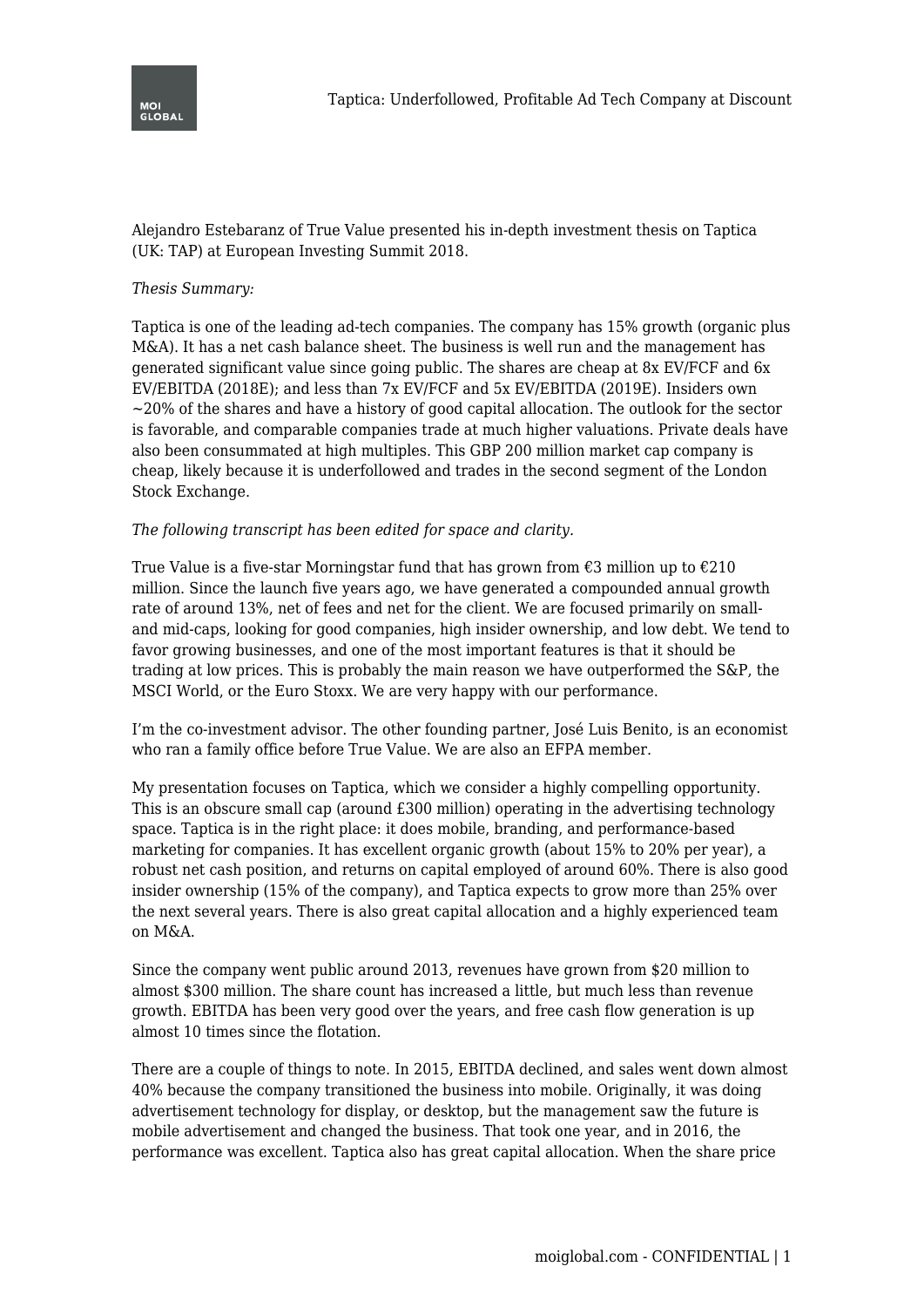

went down during the turnaround period in 2015, it bought back almost 10% of total shares. But when the price recovered, it issued shares to buy other companies. The management understands that when shares are cheap, they should buy back, and when shares became expensive, they issue stock, mainly to do M&A.

What is the price we have to pay today for this kind of company? It's trading at only 8x free cash flow for 2018, but if we look one year forward, the multiple should be probably around 6x. If we look five years forward, this company will become very cheap.

Let's explore the business in more detail. Performance-based marketing generates 50% of revenues, with Taptica getting paid only if a client completes a purchase, installs an app, completes a tutorial, registers in a particular database, or takes some other action specified by the brand. The other half of the business is what is called DSP, which is the future of online advertising. This is like a stock exchange for online advertisements where publishers and clients place their bids and offers, and the highest bid and volume for the offer wins the placement. The ad shows automatically in the platform of the publisher.

Taptica stepped into DSP performance marketing in 2017, when it bought Tremor Video, which was a great acquisition for several reasons. First, the price was low. It paid only \$50 million, but this amount included \$10 million to \$20 million of positive working capital, so the net price is roughly \$30 million, or around 3x EBITDA. Second, after some cost-cutting and cross-selling activities, this business is expected to generate around \$11 million in EBITDA this year.

Taptica bought the business from a forced seller, publicly traded Telaria. This is the typical tech company generating almost no profit. It decided to exit a low-growth business, and the sale was also driven by the fact that Telaria is focused in the opposite side. The D in DSP is for the demand side, while Telaria was positioned in SSP, the supply side of the advertisement technology. It had a highly inefficient cost structure – for example, offices in the most expensive places, like New York, in the best buildings and the best areas. Taptica decided those costs where unnecessary, so it took them out. In the first half of 2018, Tremor Video was growing nicely, at around 10% to 12%.

It has also won some big clients recently, their largest now being Alibaba. Taptica has some other widely known brands as clients, and they are in the branding segment, which is like traditional advertising but on the internet. This is a more recurring business and highermargin business, and Taptica wants to grow in this segment because it is huge.

M&A has played a major part in value creation over the last four or five years. This company was originally called Marimedia, and Taptica was its first acquisition since going public. It bought the business for around \$15 million. Net income was negative at the time, but three years later, in 2017, the company was generating more than \$100 million in sales and more than \$20 million in EBITDA. If we took the purchase price after four years, it equals 1x EBITDA. One year later, it bought AreaOne, also for \$15 million. This company was doing around \$7.5 million revenues, but within three years, it was generating net revenues of almost \$25 million and around \$5 million in EBITDA. That equals 3x EBITDA for the business after synergies and some growth. In 2017, Taptica bought Adinnovation. This was a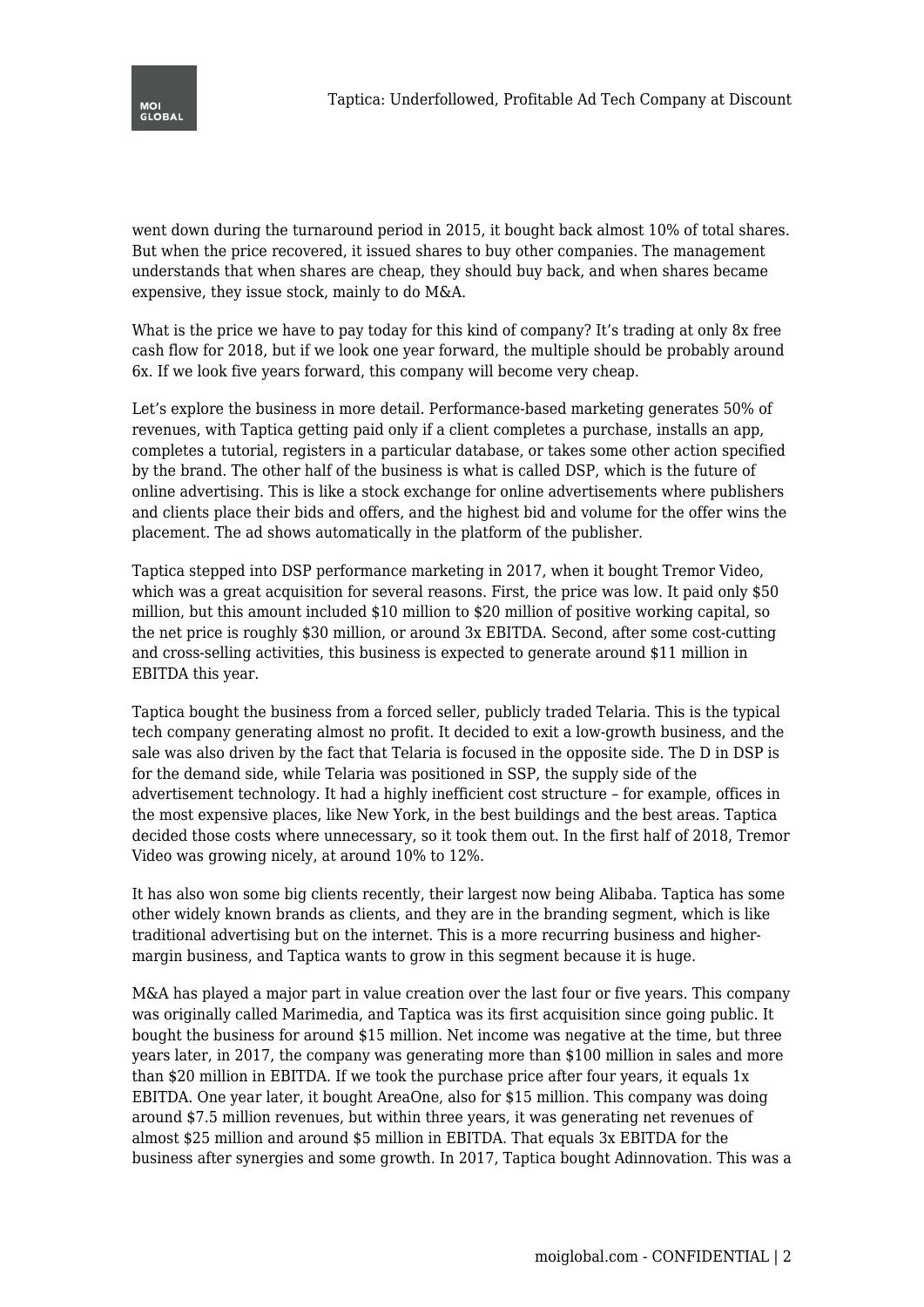

great platform to grow in Japan and Asia because it's really difficult to do it from scratch in Japan due to the language barrier and the different culture. Since Taptica has a rather conservative approach to M&A, it decided to buy 57%, but it has a call option for the rest of the business at a P/E ratio of 8x. Adinnovation had 2017 sales of around \$13 million and is performing really well since the acquisition.

Taptica is also doing business in a growing sector. Digital video advertising is expected to grow almost 70% over the four years to 2021, and Tremor Video is strongly positioned to capture some of this growth. The mobile advertising market is also expected to expand in the next two or three years. Desktop accounts for a tiny portion of revenues for Taptica now, only about 1%.

As value investors, we should ask ourselves what the reasons for this bargain are. Why is it trading so cheaply? One of the reasons is that we have an Israeli company trading on the London Stock Exchange, in fact, on its second segment, which is called AIM (Alternative Investment Market). This is a cheap place if you want to float a company, but the small investor base can sometimes create a bargain. The company also has low liquidity – around £800,000 a day. It is only covered by two small regional brokers, FinnCap and Berenberg, and those have a price target of around £6.

Another reason is the fear of the GDPR (General Data Protection Regulation) and all the internet regulation in Europe. However, only 13% of Taptica's revenues come from Europe, and the first-half results published in September showed no impact at all. This is truly important, but Taptica's small retail investors are weak hands – they sell fast and also come by fast when they feel the company should perform well. The GDPR affects only third-party data and has no effect on Taptica because it doesn't rely on such data. There was also the Facebook scandal in the first half of 2018. All the small caps in the advertising space went down. People were afraid of new revelations and decided to sell their shares. The stock went down almost 40%, and while it has recovered a bit, it remains well off the highs.

We could add to the reasons the capital raise Taptica did in the beginning of 2018. The company issued some shares because it was planning to do a big acquisition. However, the management team told us they didn't like what they saw during the due diligence process and decided to walk away. This is a good reason, but again, small retail investors were expecting the company to make a new acquisition. It didn't happen, so the market decided not to buy its shares. In August, the management team told us they had a new potential big acquisition they expected to close in the second half of the year. Managers also sold some shares at peak levels in January, but since then, they have been active buyers in the open market at around £3.

There are some other reasons, like the fact that the company doesn't hold quarterly conference calls, only a capital markets day one time a year. It doesn't have investor presentations, and the investor relations (IR) section of its website is unfriendly, with very little information. It only features links to the London Stock Exchange, the annual reports, and the IR contact. The company doesn't have an IR department; it wants to keep costs low and feels that it doesn't need it. The IR person is actually the chief financial officer.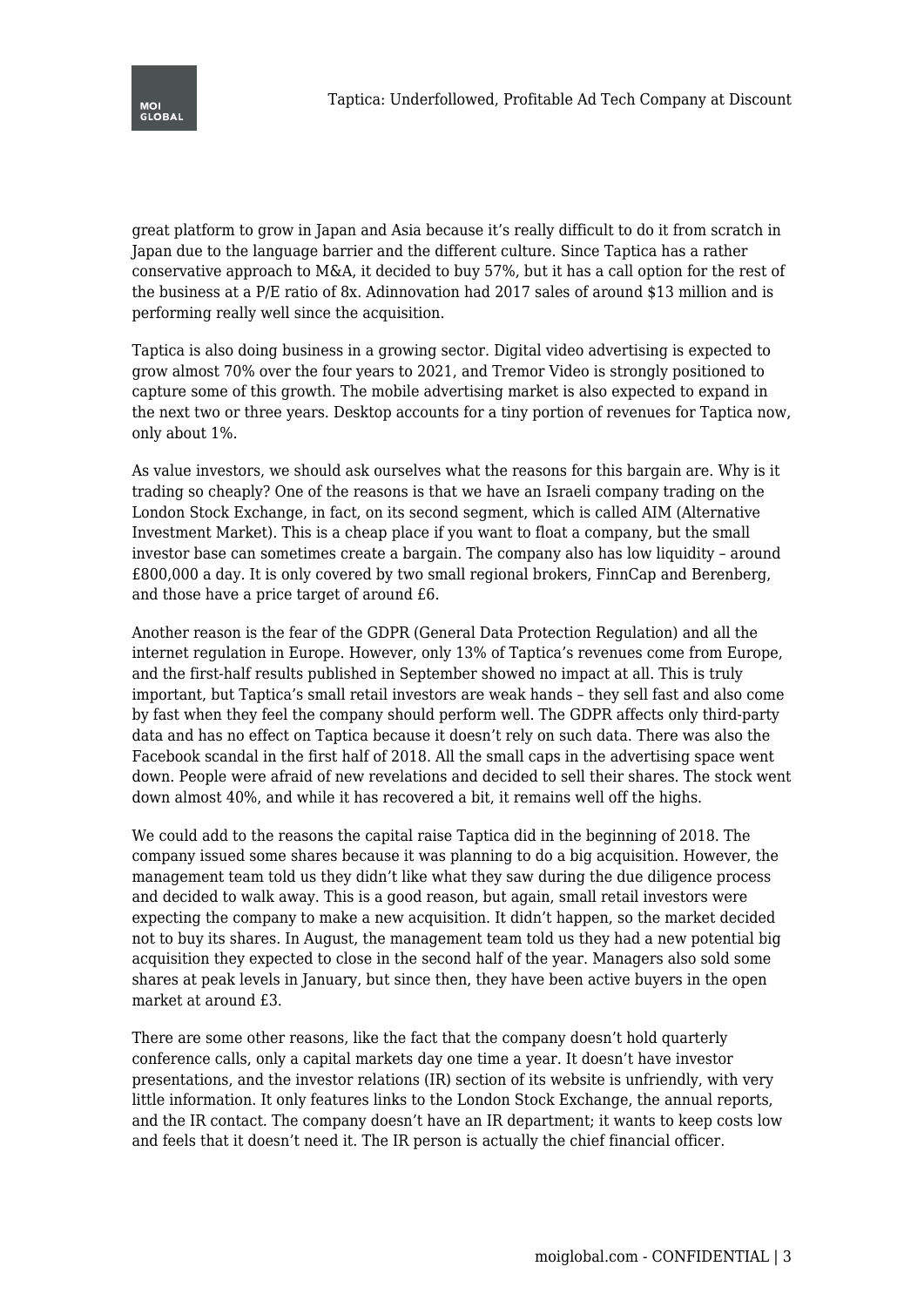

UK equities have been the most underweight asset class in recent months, which is another reason for this bargain. Also, the British pound has been hugely underweight over this period, and people have Brexit anxiety. It doesn't matter for Taptica because it does most of its business outside the UK. The company reports in US dollars and trades in pounds, so if the pound goes down, you are going to suffer if you are a foreign investor, but Taptica's profit will go up.

The first-half report for 2018 shows strong performance. Revenues more than doubled, with organic growth coming at around 15%. The share count was up only 10%, which is good, especially considering that EBITDA went up 65%. Cash flow generation was also up 65%, and the net cash position was equal to 15% of the total market cap. The company confirmed that Alibaba was its new top client and said it had won big clients in the US. The legacy business declined 66%, but it only represents \$3 million in revenues against around \$300 million for this year.

Taptica doesn't say it explicitly, but it has won WPP as a client. This is one of the biggest advertising agencies in the world, but it has a weak presence in the digital space. We think WPP could be a potential buyer of Taptica, and the management team and the insiders are open to selling the company. The CEO has said that if somebody offers a good or fair price, a sale would be considered.

This is also a highly cash-generative business. As value investors, we like to focus on high cash flow generation. One of the reasons this business generates a lot of free cash flow is because its capex levels are very low, typically around \$2 million to \$3 million a year. Cash taxes are also very low – Israel tech companies get special treatment in the federal tax code and only pay around 15%. There is also a tax shield due to amortization as a result of M&A activities. The second half of the year tends to be better in terms of cash flow generation, so we expect Taptica to conclude 2018 with around \$40 million in free cash flow.

There is also high insider ownership, with around 20% of total shares held by insiders. The base salaries and bonuses for the management team are okay for a tech company with this kind of performance. The share-based compensation went up a bit in the first half of 2018 because the stock price performed really well in 2017. The CEO, Hagai Tal, bought over 120,000 shares between February and April 2018, which is positive for the company and the stock.

In addition, the sector is consolidating. There is a lot of M&A activity, and the space is trading at really high multiples. Sizmek bought Rocket Fuel for almost \$300 million, including debt. This company had around \$400 million revenue but no profit, unlike Taptica. Also, KKR invested in AppLovin early in 2018, paying around 4x sales. AppLovin is also not generating any kind of profit, so these companies usually get valued by sales. AT&T bought AppNexus in June in a deal valued at \$2 billion. AppNexus had revenues of around \$400 million, growing 20% a year.

Taptica is growing at almost the same rate, 15% to 20% a year, but it is trading at a valuation of \$300 million, not \$2 billion. There is a publicly traded company on the NASDAQ called Trade Desk. It is better than Taptica. It is the market leader and is growing at more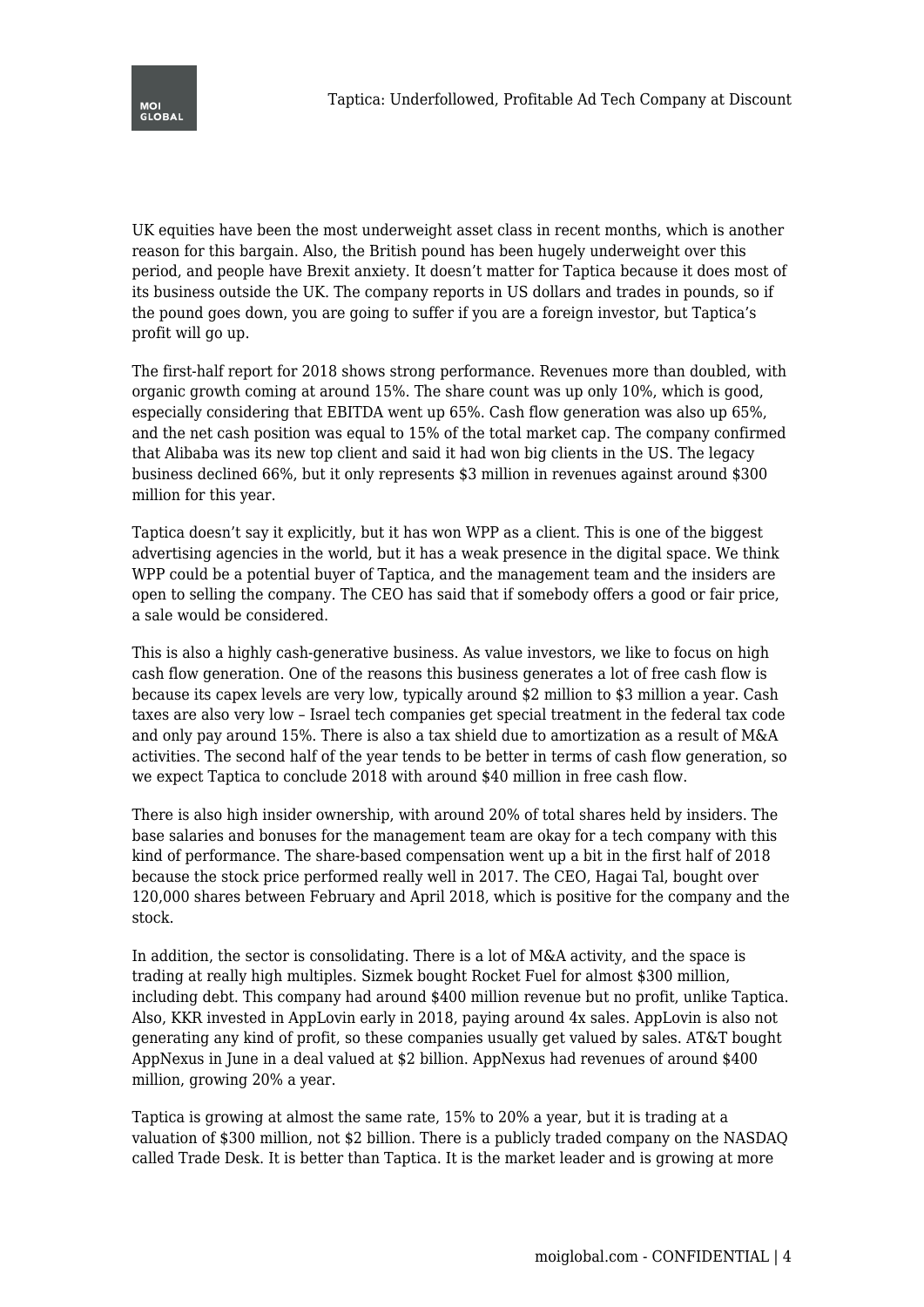

than 40%, but it is trading at 40x EBITDA. If you exclude stock-based compensation, it is trading at around 80x price/free cash flow, which is an insane multiple. Taptica is still trading at around 5x EBITDA, 8x free cash flow, and 1x sales and has 50% organic growth, with no debt. Management has said that if the market doesn't reward the stockholders, a sale of the company would be an option. We have asked the leadership team about potential buybacks, which they have done in the past, and they are open to the idea if no new M&A target emerges.

We have modeled three valuation scenarios. The bull case has the company growing by 15% organically plus another 15% inorganically due to M&A, and EBITDA margins stay at 19%. In the base case, we consider 10% organic and another 10% inorganic, with EBITDA margins a bit lower at 17%. In the bear case, we assume organic growth slows down to 5%, there are no M&A or buybacks, and EBITDA margins stay at today's level, but the company generates a lot of cash over the next three to five years.

Regarding the bull case, Taptica has grown from \$20 million to \$200 million in the last year and expects to generate around \$45 million to \$50 million in EBITDA for 2018. We have modeled some dilution due to stock-based compensation. There are 10 million stock options, but the average strike price is around £2.5, so the real dilution after proceeds should be lower. We have used around 18x to 20x free cash flow. In our opinion, the most important metric in this business is EV/EBITDA and free cash flow. If the company continues to grow by more than 25% per year, which is likely given its past performance, the projected multiples are okay. If the company performs as we expect in this scenario and the market starts paying a fair multiple, the compounded annual growth rate would be huge. We are talking about more than 40% annually over the next three years, with the stock price tripling over this time.

For the base case, we have made projections with 20% growth, around 17% EBITDA margins, and some dilution in the future. We have used very conservative multiples, taking into account those for other public or private companies. Here, we also expect to make 3x our investment over the next three to four years. In this scenario, we assume Taptica can deploy \$50 million to \$60 million on average a year in M&A at 6x to 7x EBITDA after synergies. Net debt should stay at zero or close to zero because it can grow easily by 20% a year without using any kind of debt.

The bear case assumes only 5% growth and some dilution of the share count over the next years. In this scenario, as Taptica grows, the balance sheet gets more and more cash, so the net cash position grows over time, making the company a little cheaper year by year. We have used very low multiples here, around 9x to 13x EV/EBITDA. But even in this bad scenario, which we consider quite unlikely, the internal rate of return for the next three years is almost 20% annually. We're pretty sure if M&A becomes expensive, the company can perform buybacks and generate a lot of value in this way.

There are some risks to this investment. As always with technology companies, there can be disruption. We don't see it right now, but this can change over the years. Today, however, it is a low risk. M&A execution is another risk for this kind of company, but Taptica's past performance in this space has been really good. Regulation has some impact, but this is also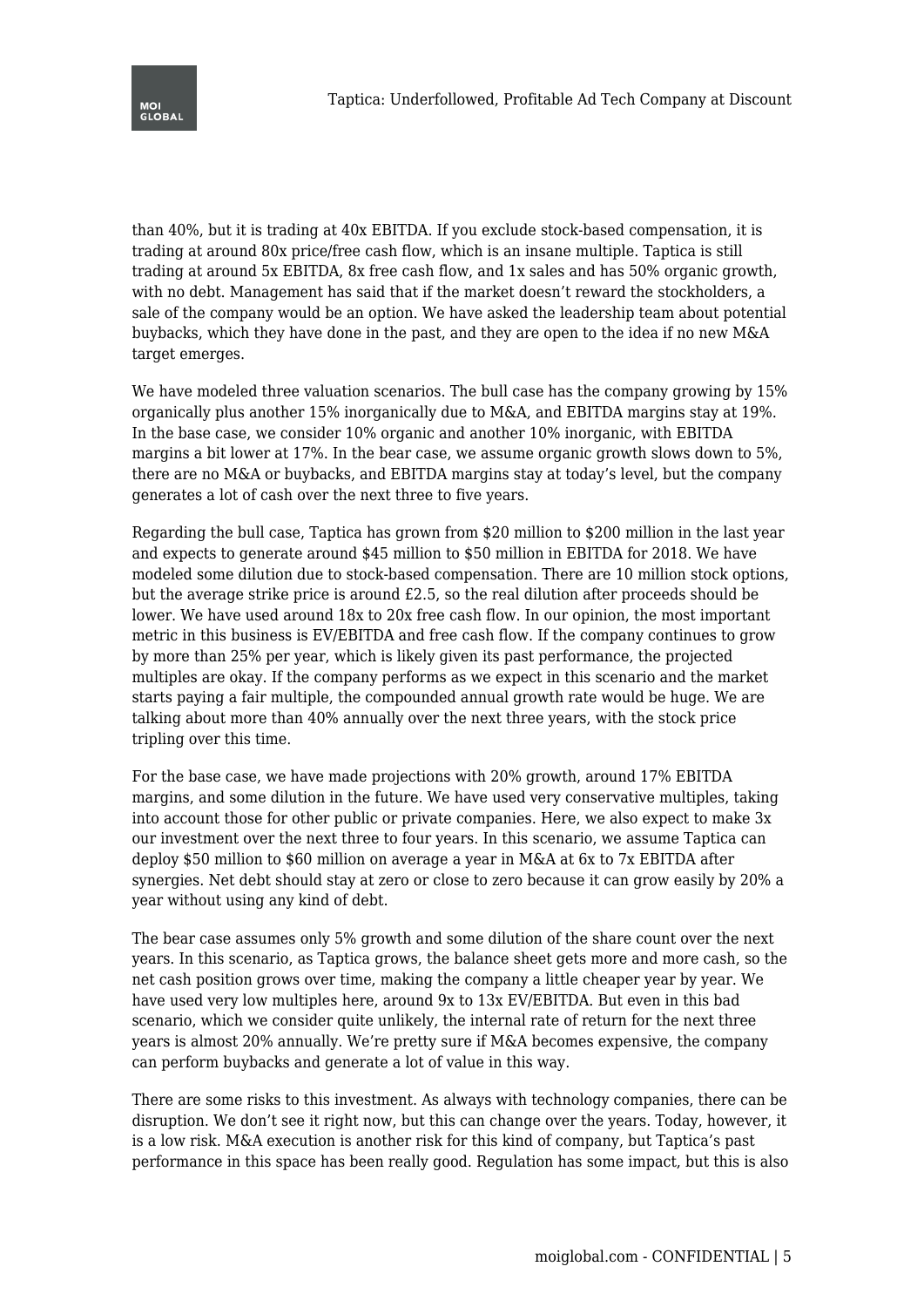

a low probability because Taptica doesn't rely on third-party data to conduct its business. There is also some minor risk in the exchange rate between the US dollar and the British pound.

In summary, we have an excellent company in a growing sector that has high trading multiples. This a small, unknown business followed by only two small brokers. It has high insider ownership and great capital allocation skills. It is cheap for several reasons, but we think those reasons are outside of the business of the company.

*The following are excerpts of the Q&A session with Alejandro Estebaranz:*

**John Mihaljevic**: Could you comment a little more on the management's incentives in terms of how compensation is determined on the cash side?

**Estebaranz**: The company has a great incentive scheme that is aligned with shareholders. It is based on EBITDA per share or total growth per share. It is true that the share-based compensation went up a bit during the first half of 2018, but the company has to keep middle management in place as it grows, so it needs to increase the share-based compensation to retain talent. On the other hand, the base salaries and bonuses at the top level are okay. They are not ultra-low, but they are okay.

**Mihaljevic**: What data points are you tracking to either validate or challenge your thesis over time?

**Estebaranz**: First is organic growth, which should be above the market average. The online advertising space is growing at around 10% or 12% per year, and we like that the company achieves growth above that rate. The second point is M&A activity. We like it to pay low multiples for its acquisitions. We also focus on cash flow generation and capital allocation. If it doesn't do any M&A, we'd want it to buy back shares. These are the four performance indicators.

**Mihaljevic**: Could you elaborate on the technology-related risks? In other words, could there be a superior technology that would quickly take market share and threaten this business?

**Estebaranz**: When Taptica was operating in the display advertising segment, it experienced low growth, so it decided to transition to mobile. We think it is now in the right space because mobile is the future of online advertising. Half of Taptica's revenues come from the branding side of the business, and these tend to be very stable. This is like a traditional advertising agency but on the internet. You have to build a big agency on the internet to win important clients, and this is what Taptica is doing right now. It is aiming for a global presence because if a client like Guess, Whole Foods, Nike, or Electronic Arts wants to work with you, they want to have a global solution for all the areas they operate in. The management team believes that's where the big money is, which is why the company is making these acquisitions in Asia and the United States. For the next acquisition, it wants to focus on Europe because its presence is the weakest there.